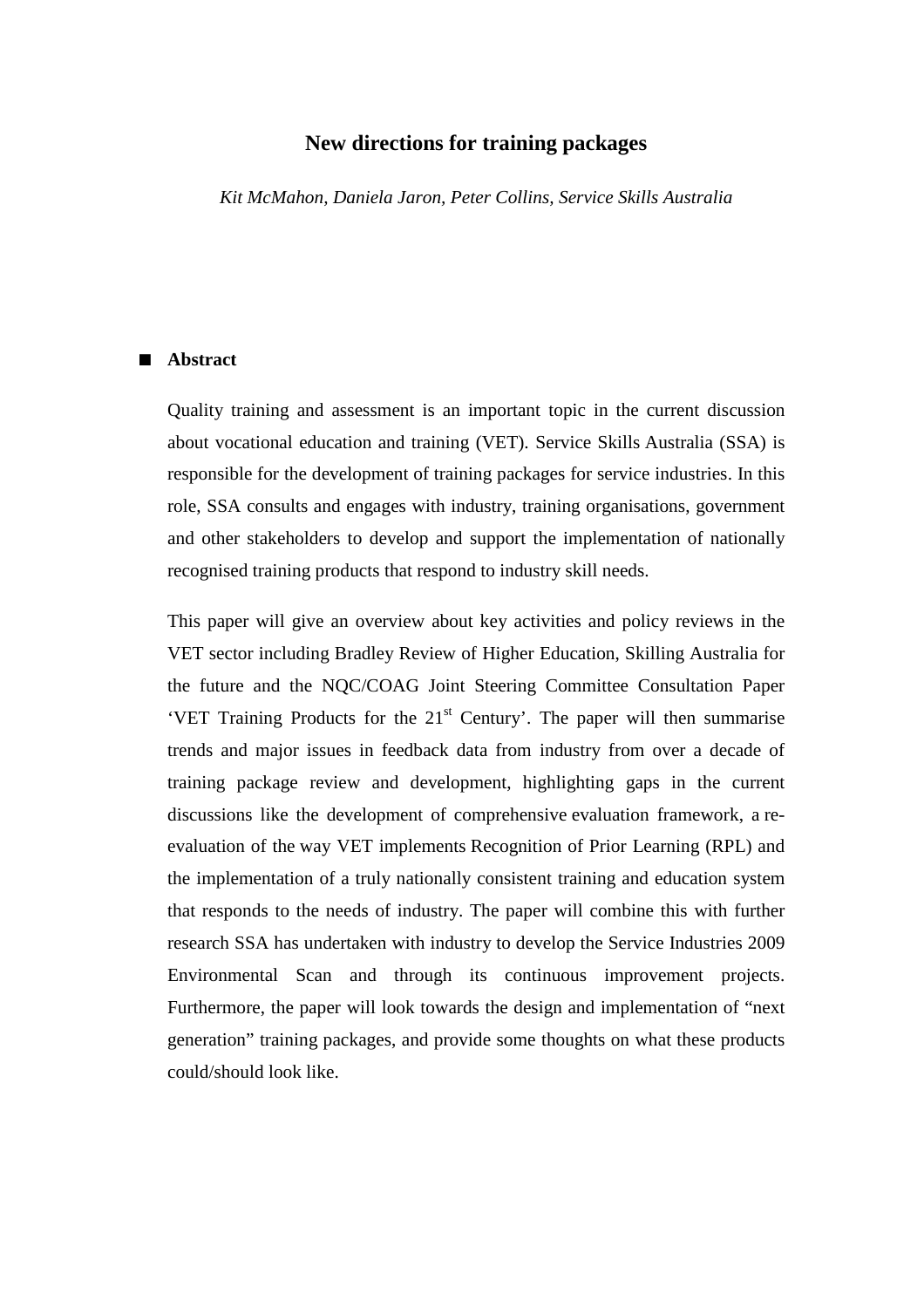## ■ **Introduction**

There is currently an abundance of reviews of Australia's vocational education and training (VET) system. Many political bodies are showing an interest in the VET system and have launched projects to analyse the current structure. This paper will:

- Overview key activity and policy reviews in the VET sector
- Describe SSA's response to these reviews and industry expectations

This paper will focus on training packages but will also argue that training package activity and policy evolution occurs within a complex context and the ISC's reaction to this is to respond in an equally comprehensive manner.

# ■ **Literature review**

The Rudd Government has shown a strong commitment to an industry-led VET system. The ALP 2007 Election Policy Document "Skilling Australia for the future" states "new [VET] places will be delivered in a more industry-driven system, ensuring that training is more responsive to the needs of businesses and individuals…" (p9) and further (p.14): "[The] new delivery mechanism will focus on the current, emerging and future skills required by industry." And "This industry-led system means that…providers will be compelled to deliver training which is more responsive to the needs of industry." $(p.15)$ <sup>[1]</sup>

On 29 November 2008 the Council of Australian Governments (COAG) agreed that \$6.7 billion will be provided under the National Skills and Workforce Development Agreement to increase the skills levels of Australians.

COAG's Productivity Agenda, amongst other things, aims to deliver:

• Reforms to the delivery of vocational education and training, at school, for jobseekers and to current workers to ensure our current and future skills are met.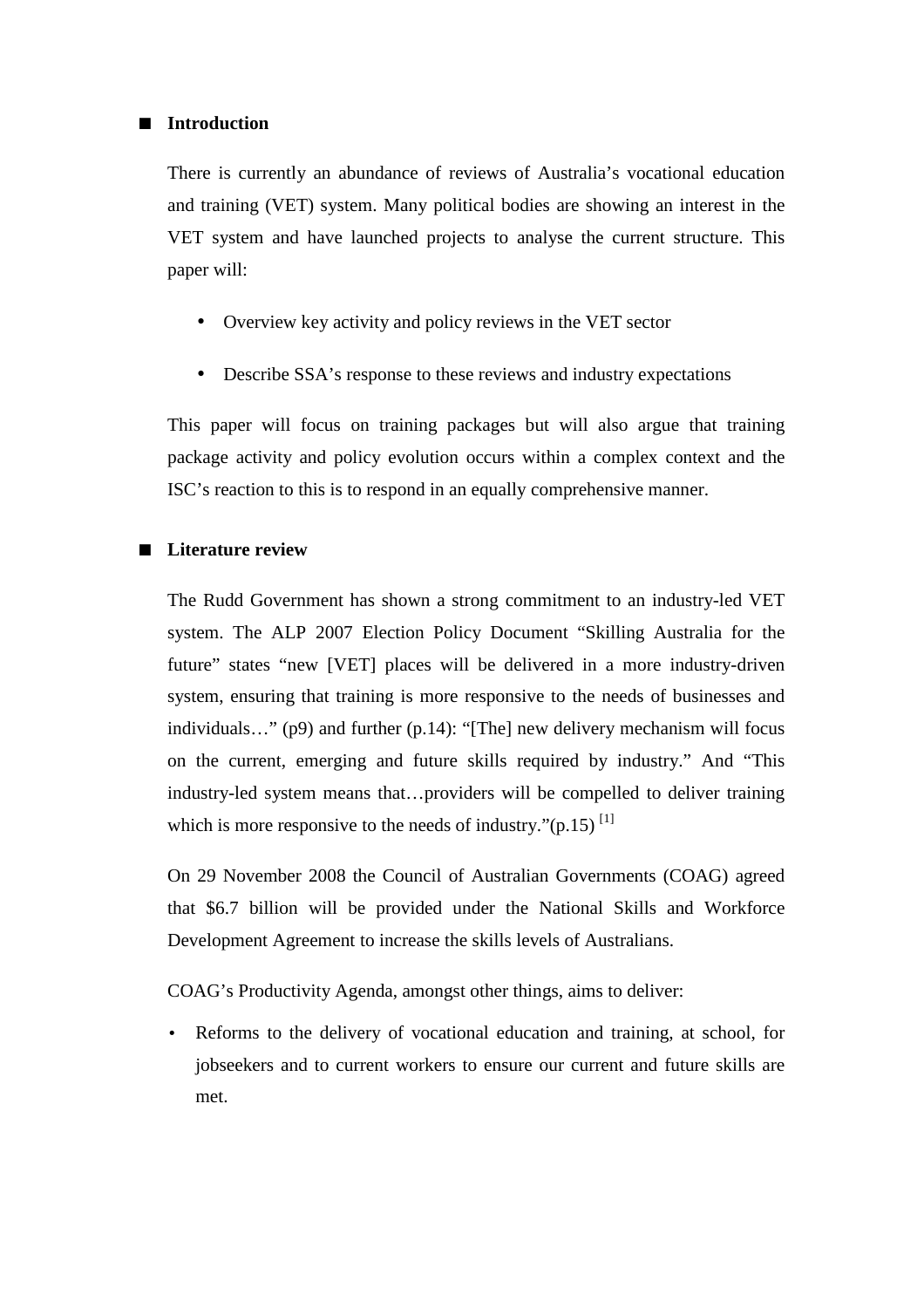The National Quality Council (a sub-committee of COAG) also launched a "VET Training Products for the 21st Century" project to reflect the broader context of the policy objectives identified by COAG for the VET sector.

In the initial consulting phase of the project, the following were identified as strengths in the current system:

- Current approaches to competence relate clearly to workplace and job roles, which are understood by industry and can be defined and assessed in a consistent and non subjective manner;
- Directly aligning competency standards and qualifications through national training packages facilitates national recognition, national consistency, and portability and ensures that competency standards and the means by which they are delivered meet industry requirements if effectively implemented;
- The current process for developing and endorsing national training packages ensures that there is broad consultation with both industry and providers and the endorsement process ensures that outcomes are accepted across Australia and also internationally; and
- Diverse learner needs can be accommodated within national training packages with effective delivery and assessment, recognising that there are many units under any competency model which can only be effectively assessed in a workplace context.

The following were identified by the VET Training Products review as weaknesses. Many of the identified weakness' SSA would hold as strengths:

• Current approaches to defining competency focus mainly on tasks and roles related to occupational competence and are not sufficient in building foundation skills and the broader personal competencies required to achieve the COAG outcomes;

Industry would hold that a) focus on work is a strength of the system and, that b) foundation skills can be developed as part of the development of broader personal competencies. For instance, units of competency at Australian Quality Framework (AQF) levels 2 and 3 in the service industries will often encompass employability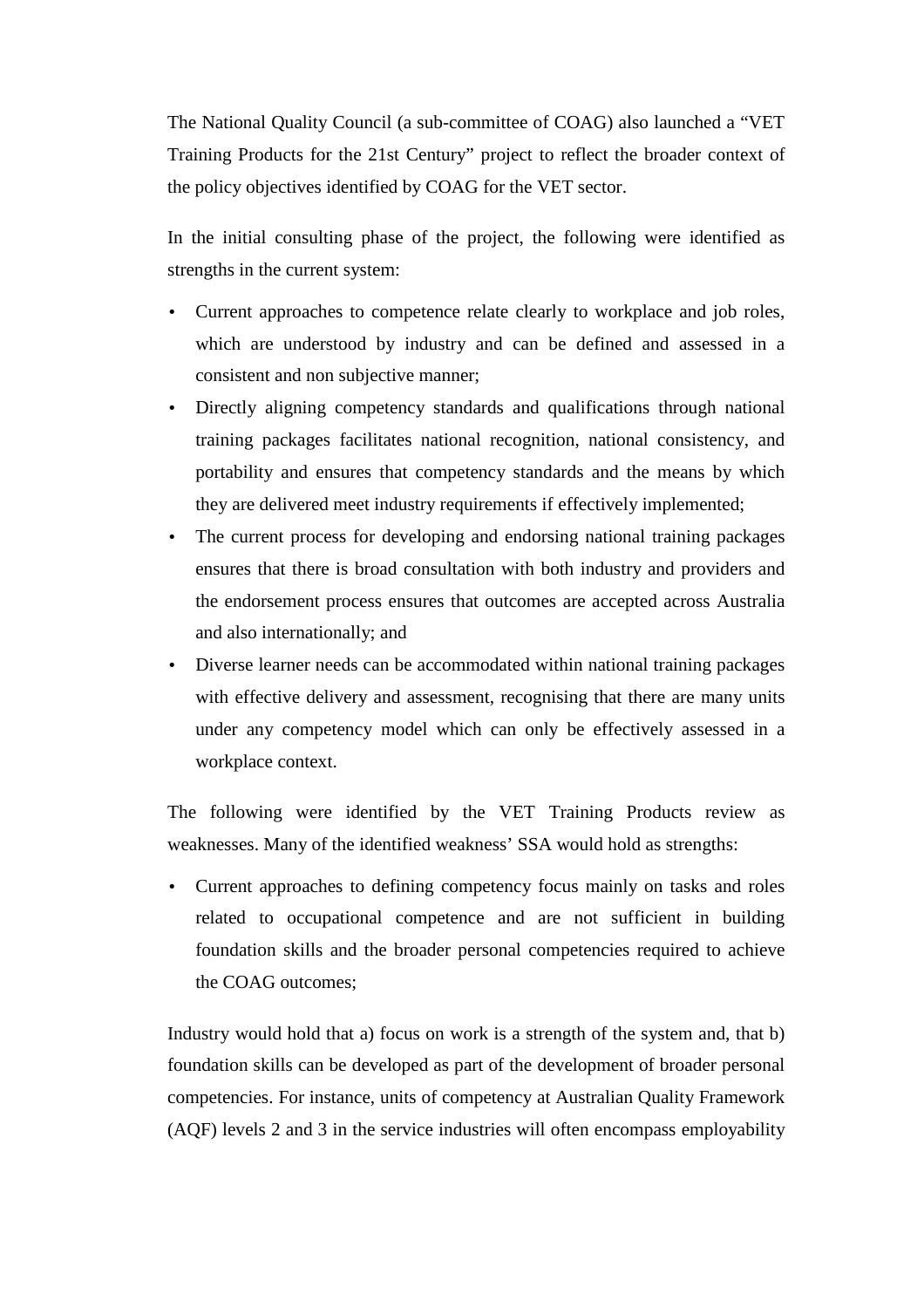skills of communication, team work etc and accommodate the diverse variety of literacy and numeracy levels that often occur in the service sectors.

• Directly aligning and mandating units of competence and qualifications through national training packages limits provider responsiveness and flexibility;

Currently training providers are able to pull together a wide variety of units of competencies together to meet industry needs. Service industries qualifications have flexibility in core and elective structures that allow for provider responsiveness and flexibility.

The current national training package development and endorsement process is too lengthy and cumbersome to address changing needs and may not address the needs of some individual enterprises;

Training packages are no longer going through the three to five yearly review process. They now go through a "continuous improvement" process that is far more responsive to the needs of industry. Updates to the training package standards now can occur on the basis of feedback from industry. Critically, this responsive process has many supporters in industry. What we are finding is that we need to be mindful in our work of not putting through too many changes through the implementation channel (State Training Authorities/providers) for feedback that this may be too overwhelming for the system. Further to this point, it is the experience of SSA that the needs of individual enterprises are often easily accommodated by training packages. The inflexibilities in the system often arise through implementation issues such as funding, auditing and other policy issues.

• National training package qualifications are most relevant to learners in workbased learning pathways and are less appropriate to other VET learners, questioning whether competence can be consistently and reliably assessed across learner groups and learning pathways; and

Industry requires skilled labour able to undertake activity in a work context – regardless of what diverse pathway the learner comes to industry, in the end, it is about the skilled work that they undertake in an employment context.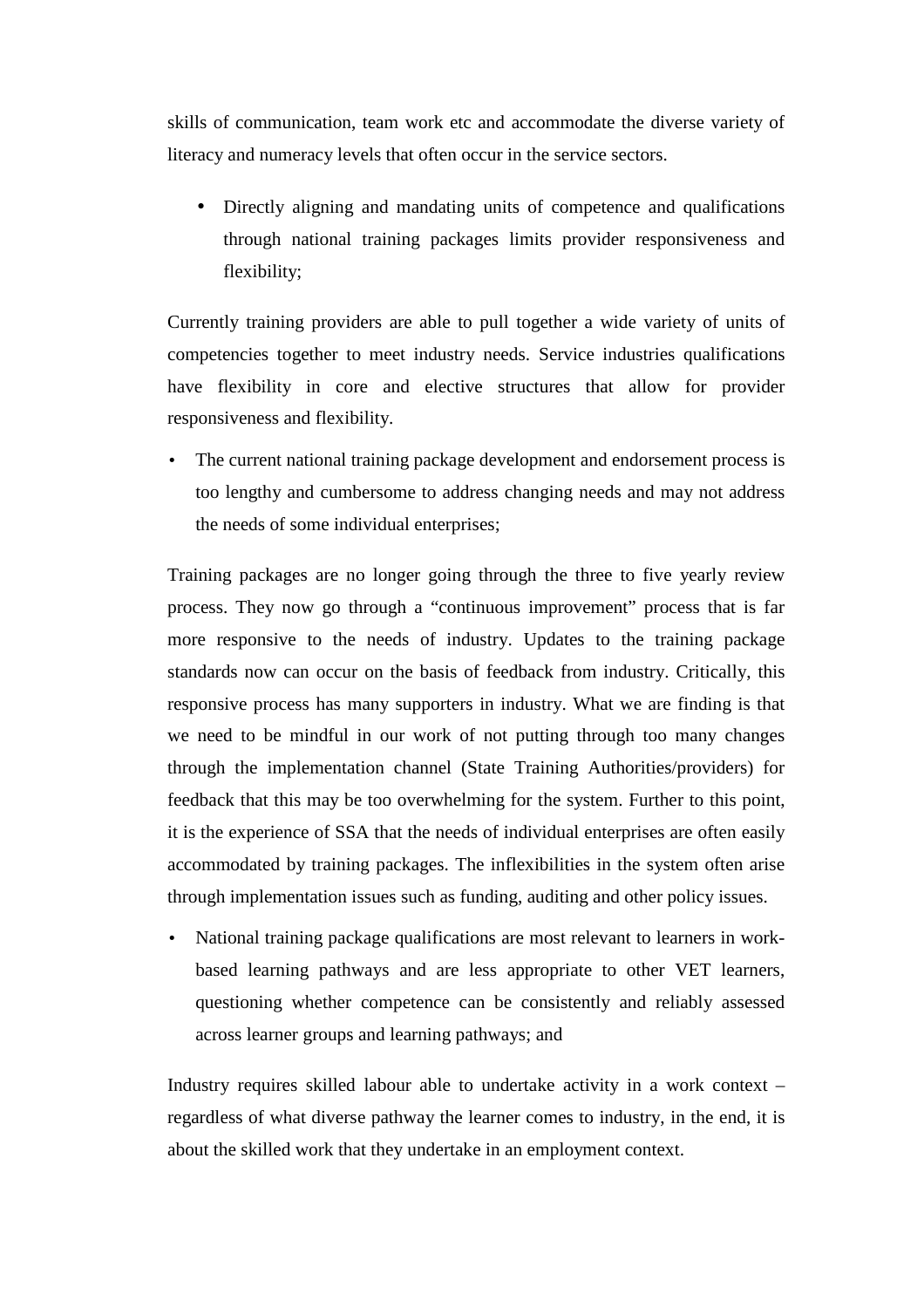• National training package requirements and possibilities are not fully understood and consistently interpreted.<sup>[2]</sup>

SSA agrees that the nature and requirements of training packages are not readily understood. SSA makes a concerted effort to effectively communicate how training packages should be used – but more needs to be done. SSA works with State Training Authorities (STA), public and private providers and employers. One of the key messages of this communication is that training packages are not curriculum – they are not only about training. They incorporate assessment and they are descriptions of work and what tasks and activities should contribute to an outcome.

In addition, the Bradley Review of Higher Education was instigated by the Hon Julia Gillard MP (Minister for Education) in March 2008. The final report was released on the 12th of December and made 46 recommendations, including:

- Expanded Tertiary Sector the scope of Australia's "higher education system" should encompass VET sector qualifications and traditional tertiary degrees. This will need to be underpinned by an improved "scope and coordination of labour market intelligence so that it covers the whole of the tertiary sector $"^{[3]}$
- That the Australian Government adopt a framework for higher education accreditation, quality assurance and regulation featuring an independent national regulatory body responsible for regulating all types of tertiary education.<sup>[4]</sup>

The evolution of the Bradley Review is of importance. SSA is strongly supportive of a more integrated national system. Australia's labour market is national and any system must support this at both policy and implementation level. The way that VET and higher education speaks to each other should be seamless. Bradley suggests a strong integration between the current VET and tertiary sector with the current higher education sector. The different drivers of VET and higher education—industry-driven versus student choice, competency-based versus curriculum based, labour-market responsive versus academically driven – and the ingrained perceptions of each sector by the other make this a challenging task.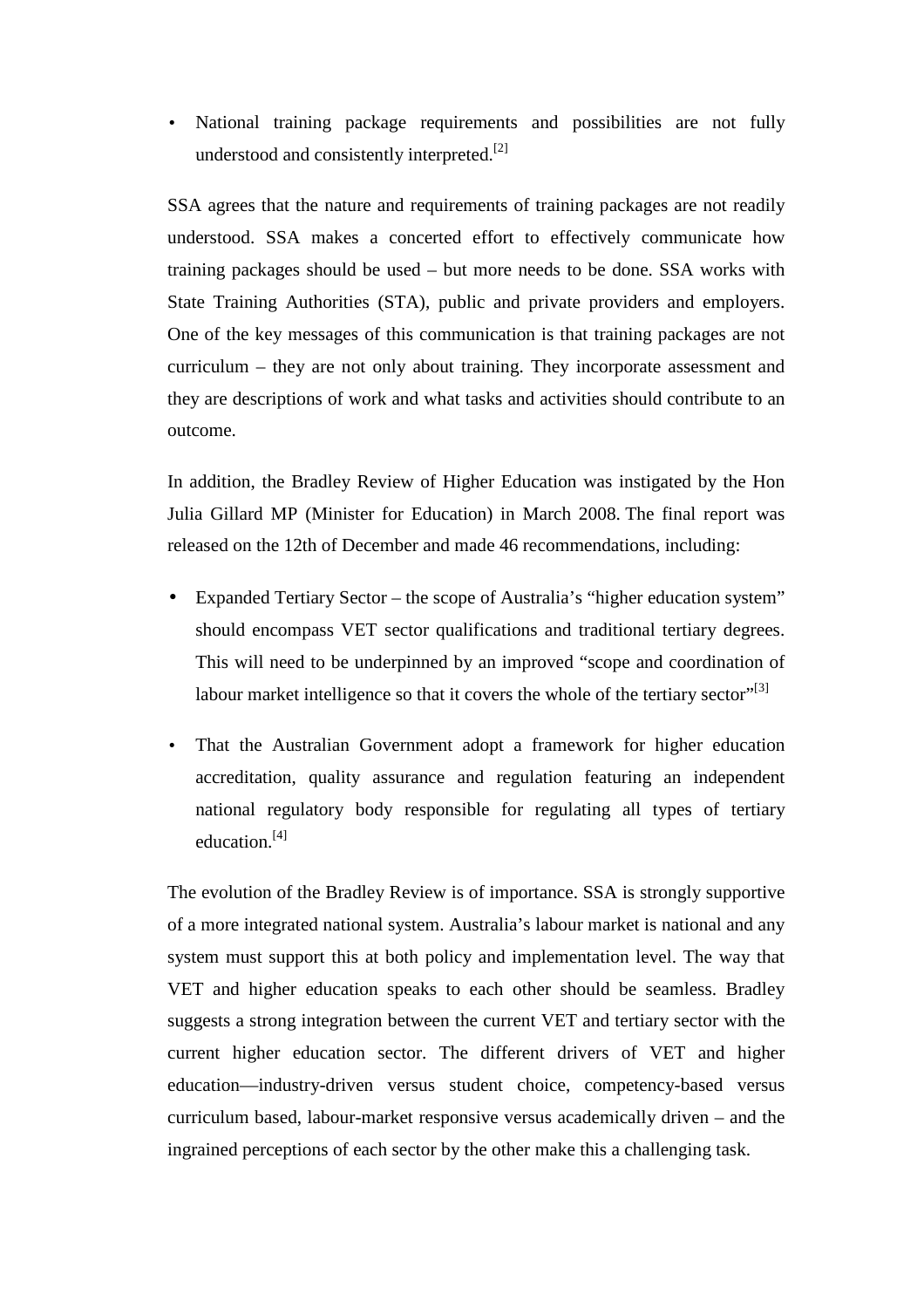#### ■ **Findings and discussion**

Service Skills Australia, as the industry skills council for the service industries, sees several points which are not addressed appropriately in the above mentioned reviews. SSA and its stakeholders are concerned that much of the ongoing thinking within the VET sector has been focused on training package design, at the expense of a more broad-ranging examination of the infrastructure for educational vocation and training, and how effectively they are meeting the needs of industry and the broader skilling agenda.

SSA's experience in developing training packages is that the vast majority of issues are driven by the policies and programs that drive the implementation of training packages, at both state and Commonwealth levels. These include issues around the funding and resourcing of registered training organisations (RTOs), funding of individual units and qualifications, AQTF compliance issues. Under specific VET delivery programs, such as international students and VET in Schools, additional factors complicate the picture further. This complexity and inconsistency remains a pressing issue for both industry and registered training organisations.

Industry also frequently sees its standards devalued through delivery and assessment that is not conducted in accordance with industry requirements, and which does not develop graduates to the required level of workplace competence. Industry sees its qualifications adopted for pathways that it does not support, and for learner groups for which the qualifications were never intended.

While there are definitely problems with the use of training packages a re-design is not the adequate solution.

Issue reported by SSA's stakeholders are often not related to the design or construct of 'training packages'; instead, these relate to the ways in which training packages have been implemented, without sufficient attention to the institutional and human resource requirements that are needed to support effective use. Training packages are not curriculum. They define an outcome (what a skilled person can do), but are not prescriptive about inputs (how the skills and knowledge are developed). Curriculum is developed by individual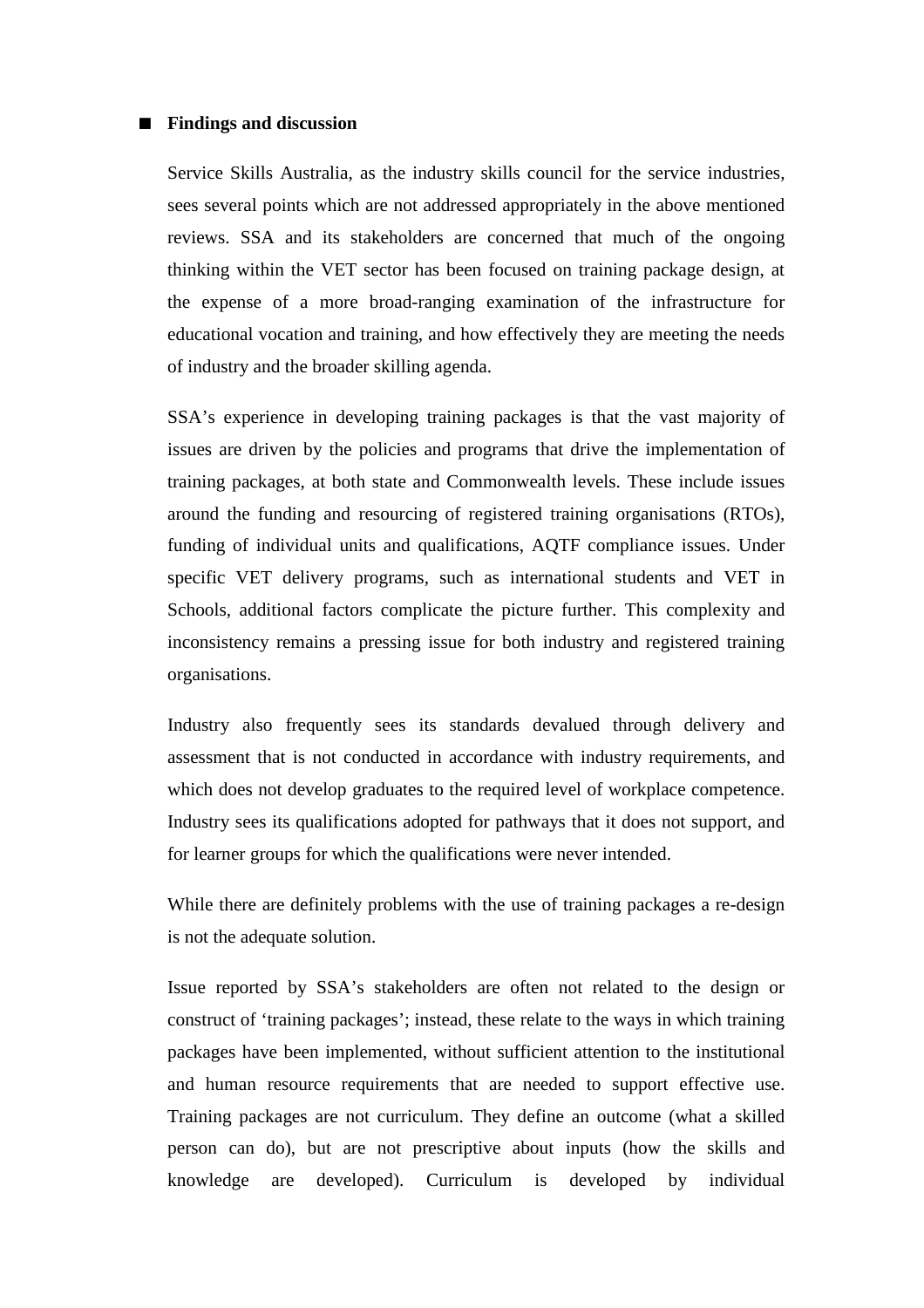trainers/assessors or at RTO level, in line with client needs, to support the required flexibility.

Until recently, the Bradley Review and "VET Training products for the 21st century" have had minimal input from industry. A final position on these reviews is emerging. Key messages in this debate are:

- The end user and customer of the nation's vocational system is industry as they are the employers and drivers of the nation's productivity;
- Industry requires skilled labour able to undertake activity in a work context regardless of what diverse pathway the learner comes to industry. In the end, it is about the skilled work that they undertake in an employment context;
- The labour market is a national labour market and any system must support this. The notion that courses and qualifications can be made to suit local/regional areas is counter to this proposition; and
- Industry agrees that the training system and its products must evolve to meet the needs of the  $21<sup>st</sup>$  century. However, above all, it must be a nationally consistent, industry led system.

Despite describing VET reform as part of their "Productivity Agenda", at no stage does COAG give their definition of what "productivity" means in this context. Our research and consultation with industry shows that for some sectors definitions of productivity are both elusive and disparate. Others have produced working definitions of the term but there is no consistency across the sectors covered by SSA, let alone industry as a whole. Without a common understanding and definition of what productivity means and how it is measured it will be impossible to objectively measure whether the changes proposed below will make any difference.

Apart from these reviews, the National Quality Council (NQC) will be undertaking other reviews as part of implementing their work plan. Work is in three areas: quality (and measures of success), training packages and workforce development.

Projects that focus on the **Quality of VET** include: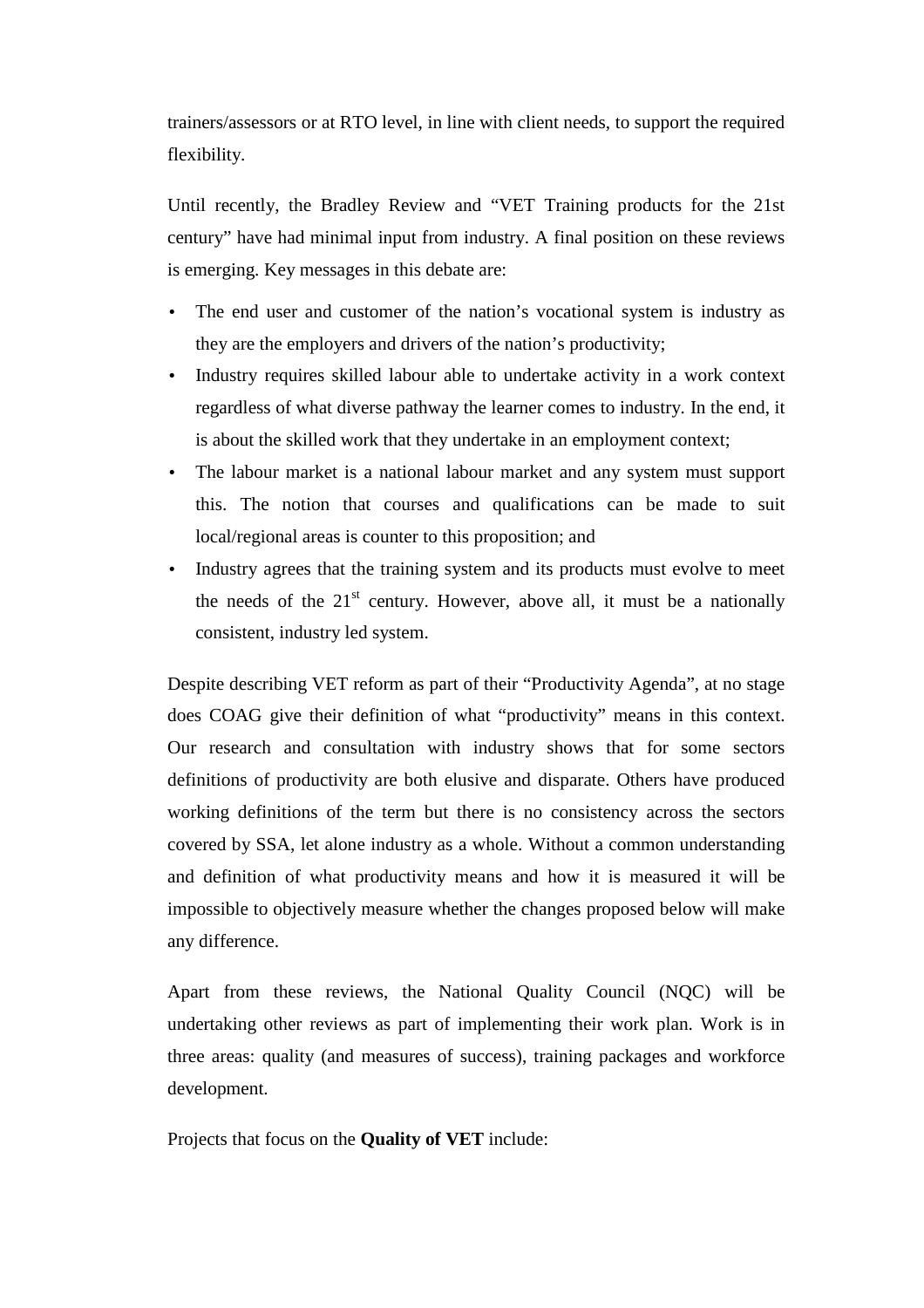- Monitoring and evaluating the Australian Quality Training Framework (AQTF) 2007 to ensure more appropriate regulation of education and training providers;
- Identifying and reporting on key issues and trends in the operation of AQTF 2007; and
- Undertaking an independent review of registering and course accreditation bodies' performance against the AQTF 2007 standards<sup>[5]</sup>. This will allow the NSC to identify and support opportunities to improve the quality and national consistency of registration, audit and course accreditation practices.

Projects that focus on **VET training packages** include:

- Implementing new training package endorsement, review and modification processes so that industry can rapidly address emerging skills;
- Reviewing the Training Packages Development Handbook;
- Providing greater flexibility and adaptability through the development of the next generation of training packages, and developing credit transfer arrangements between VET and the Higher Education sector; and
- Providing for the recognition of non-formal and informal workplace training involved in up- and re-skilling the workforce.

Projects that focus on **VET Workforce Development** include:

- Developing a national VET Workforce Development Strategy to complement existing strategies at state and local levels; (this project has been put on hold at this time)
- Developing and implementing a strategy to build industry confidence in the quality of assessment practices;
- Developing a national approach to the moderation of assessment within the VET sector which includes the involvement of industry; and
- Identifying, documenting and disseminating best practice and new ways of working between RTOs and industry/enterprises.<sup>[6]</sup>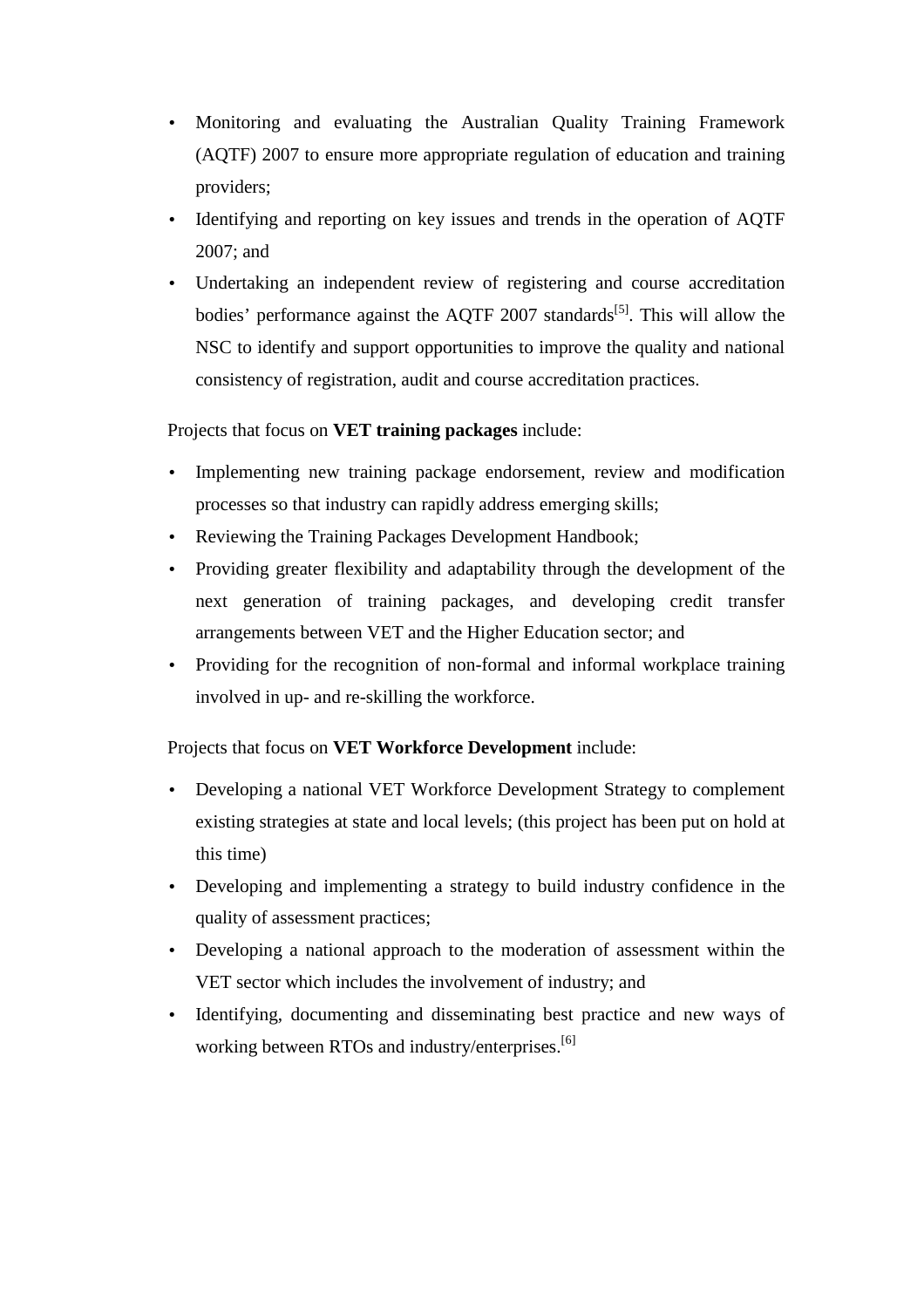## ■ **Conclusion**

Based on feedback data from industry from over a decade of training package review and development, SSA considers necessary to complement the above mentioned strategies by:

- The development of comprehensive evaluation framework to measure the success of VET in reference to the missing consistency and coordination of benchmarks like productivity and completion rates;
- A re-evaluation of the way VET implements Recognition of Prior Learning (RPL), which is currently carried out in a fragmented and over-bureaucratic manner and does not reflect the fact that many products of the service industries are intangible and recognition is more often evidence then product based;
- A hard look at the quality of VET in Schools, with special consideration of employment outcomes and student transition into programs within the TAFE system;
- A review of the relative merits of institution-based training against apprenticeships;
- The implementation of effective measures to improve the marketing of VET to employers and individuals and
- The implementation of a truly nationally consistent training and education system that responds to the needs of industry and is based on quality outcomes & measures that are supported by industry.

Direction for the future of the role and effectiveness of training packages is emerging through public reviews. There would appear to be broad consensus from those involve in consultations that training packages work that training packages are nationally transportable and consistent descriptions of work, that provide effective bedrock for providers to develop curriculum. They have the capacity to be updated and along with the AQF provide for a variety of pathways (for example preparatory, skill sets etc). VET is about work and that is a means to productivity and the prosperity of the nation. Whilst SSA agrees with the notion that training packages should evolve. Investigations into the next steps in Australia's VET system – and training packages –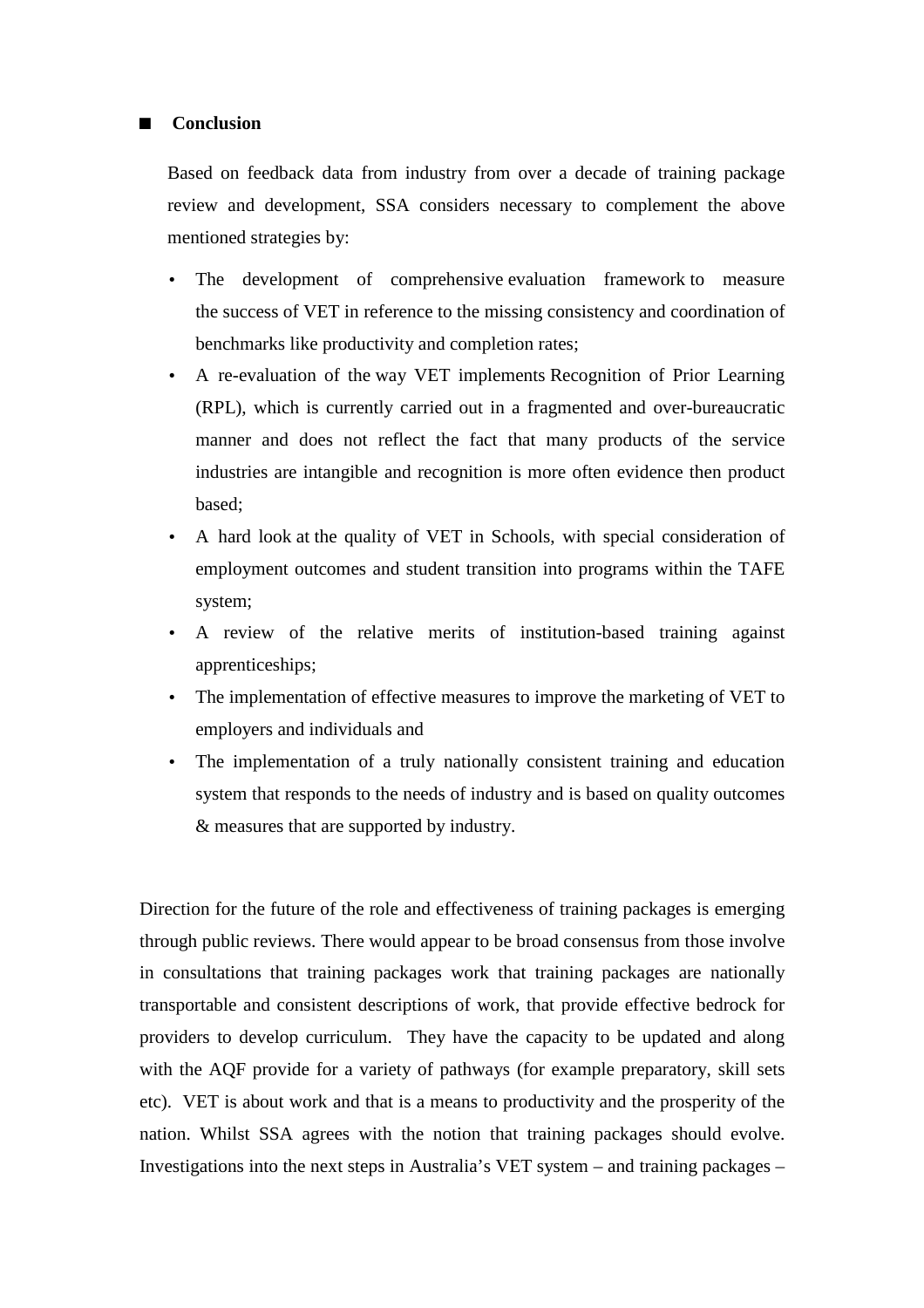need to keep in mind how this system is about work. The way that skills around work are developed is a complex affair and investigations into the VET sector need to be systemic and targeted to the issues.

Service Skills Australia's 2009 Environmental Scan describes these issues in detail across all our sectors and provides context to a range of work that the national ISC will undertake in 2009-2010. This includes:

- An examination into industry measures of quality and the role of an ISC in quality training and assessment
- Advocate for policy implementation in education and training sector that fits the needs of the service industries
- Development of a workforce development strategy targeted to VET workers who deliver products and services to the service industries
- Thinking through the issues surrounding "completion rates" and other measures of success in the VET sector.

Apart from our ongoing work in the continuous improvement of training packages SSA will:

- Continue to expand the range and number of user guides that are produced by the ISC – tools that simply describe industry expectations for training and assessment
- Develop a recognition process and tool that is congruent to the needs of the service industries
- Undertake a range of research projects that respond to the needs and feedback from industry

All of this work will be the subject of further scrutiny and evaluation. At the end of the day, we are responding to the needs of our industry which have remained the same as they ever were – a skilled workforce that is developed through a responsive, quality